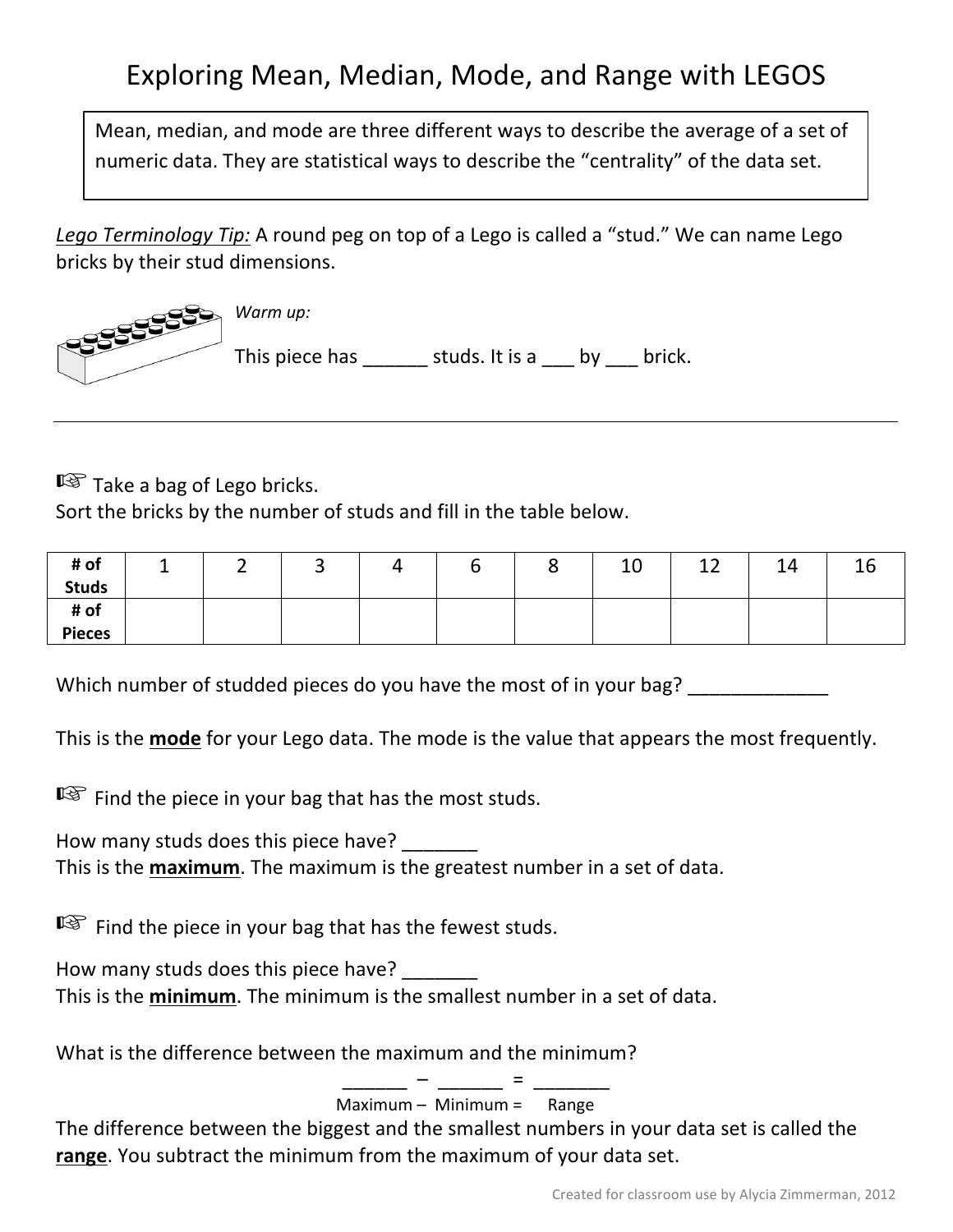■ List of all your Lego pieces by the number of studs on the lines below, in order from the least studs to the most studs. If you have more than one piece with the same number of studs, list each of those pieces separately.

 $\frac{1}{2}$  ,  $\frac{1}{2}$  ,  $\frac{1}{2}$  ,  $\frac{1}{2}$  ,  $\frac{1}{2}$  ,  $\frac{1}{2}$  ,  $\frac{1}{2}$  ,  $\frac{1}{2}$  ,  $\frac{1}{2}$  ,  $\frac{1}{2}$  ,  $\frac{1}{2}$  ,  $\frac{1}{2}$  ,  $\frac{1}{2}$  ,  $\frac{1}{2}$  ,  $\frac{1}{2}$  ,  $\frac{1}{2}$  ,  $\frac{1}{2}$  ,  $\frac{1}{2}$  ,  $\frac{1$ 

The number in the middle of your list is the **median**.

When you have an odd number of data points, there will be one number in the middle as the median. When you have an even number of data points, you will have two numbers as the median.

■ Seal and put away your bag of Lego bricks.

☞Take a bag of **Lego towers**.

Draw each of your towers in the space below. Make sure your drawing shows the number of Lego bricks in each tower. Label your towers Tower A, Tower B, Tower C, and so on.

| I have      | towers. |
|-------------|---------|
| Tower A has | bricks. |
| Tower B has | bricks. |
| Tower C has | bricks. |
| Tower D has | bricks. |
| Tower E has | bricks. |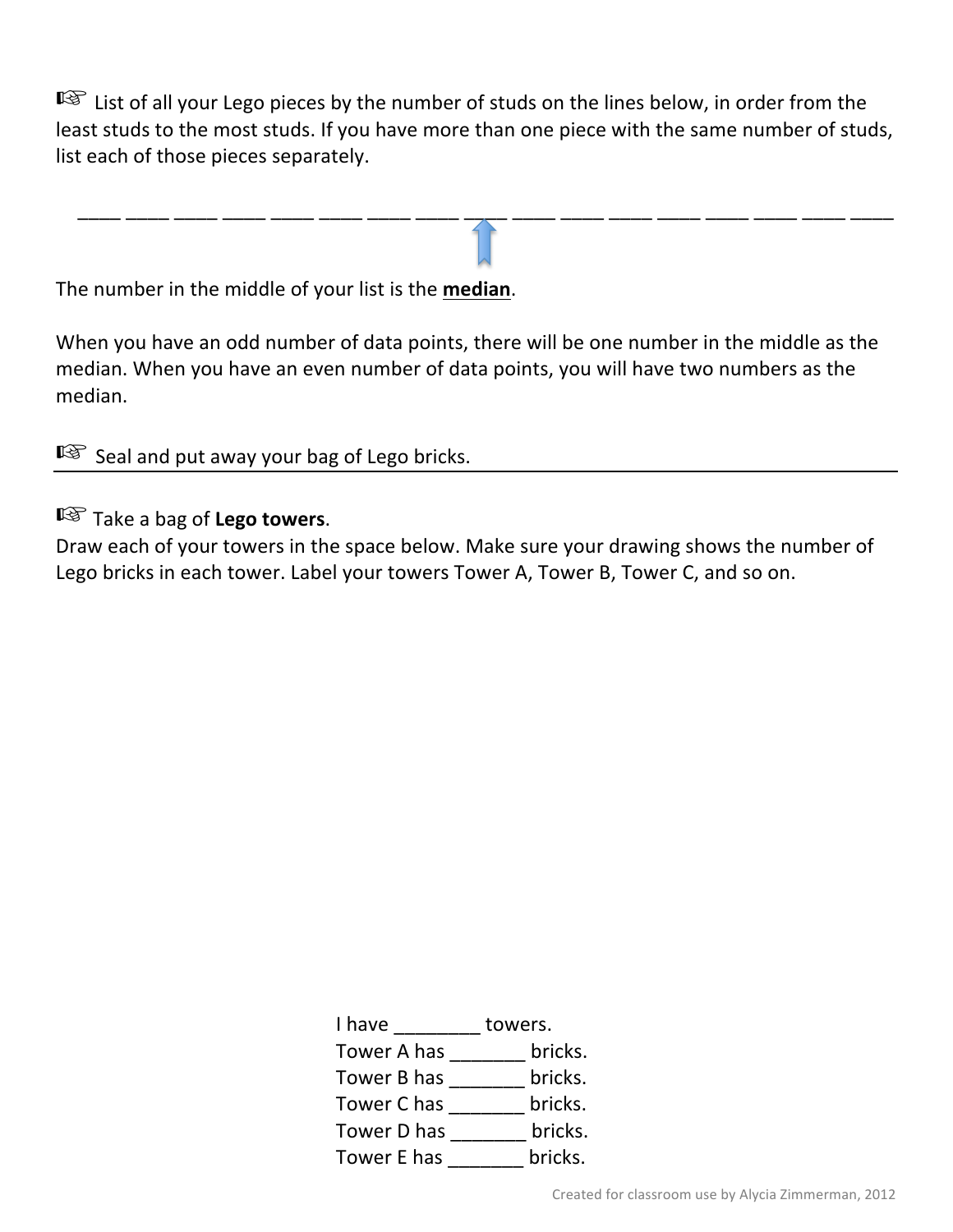**I**<sup>®</sup> Move the tower pieces around until all of the towers are the exact same height but you still have the same number of towers. Draw how your five towers now look below.

How many bricks are in each tower? bricks

This number tells you the mean number of bricks in the towers. No, we're not saying that the Lego bricks are cranky and mean. In math, the *mean* is the *arithmetic average* for a set of numbers. That is, it is how much will be in each set if you spread the amounts out evenly.

You could also calculate the mean number of bricks in your collection of towers:

 $\mathbb{R}$  Combine all of the pieces in your Lego towers together to make one big tower. You just added together all of the data values in your set of data. Record the addition below.

> \_\_\_\_\_ + \_\_\_\_\_ + \_\_\_\_\_ + \_\_\_\_\_ + \_\_\_\_\_ = \_\_\_\_\_ bricks Tower A + Tower B + Tower C + Tower D + Tower E = Giant "Sum" Tower Height

■ Now break your Giant "Sum" Tower into five even towers. You just divided the sum of the towers by the number of towers.





The mean is the total of the data sets divided by how many data sets there are.

■ Rebuild the towers the way you originally received them in your bag. Each tower should be a different height, and you will have five towers in total.